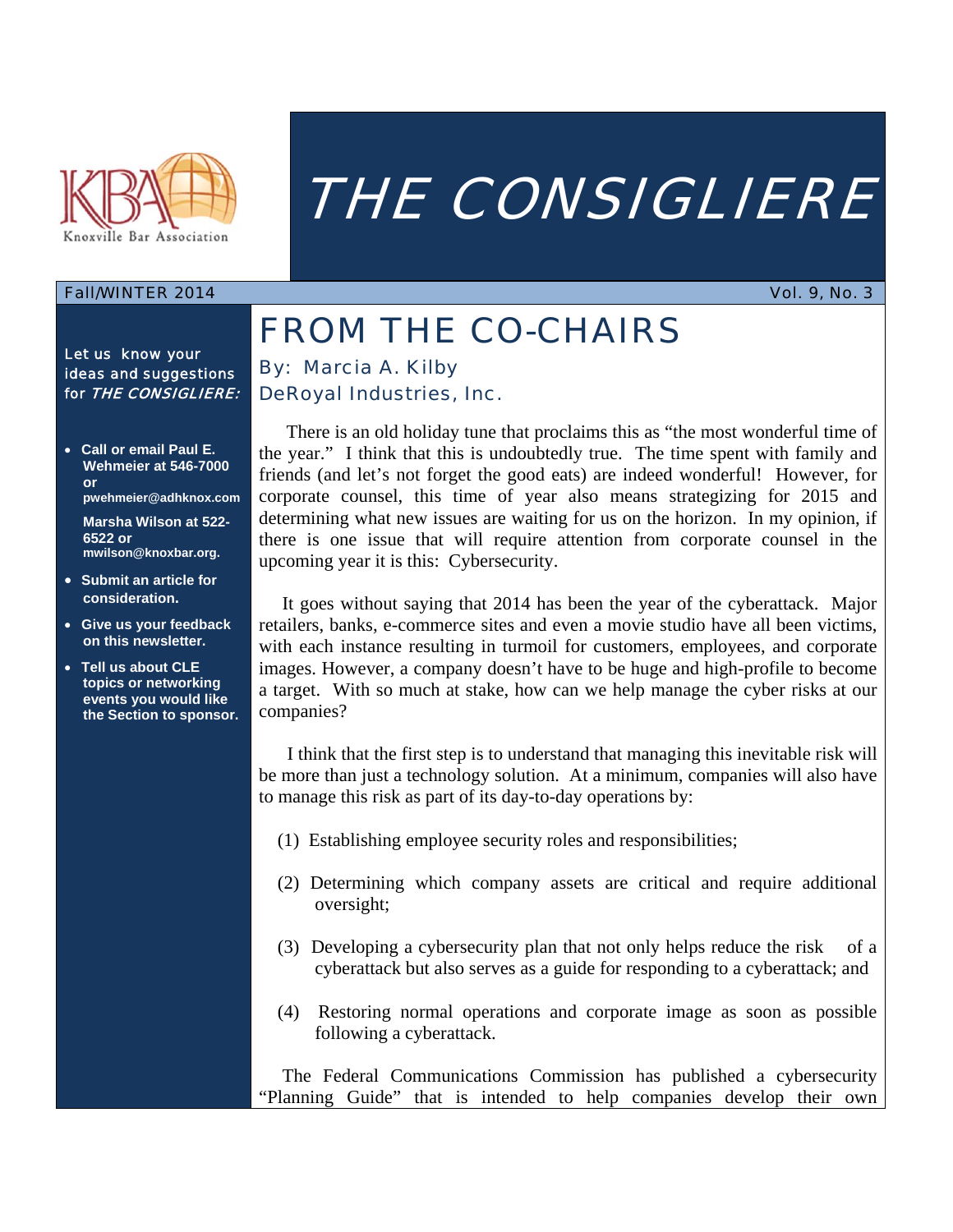the ACA absurd. While the Court recognized the magnitude of its decision and its effect on "millions of individuals," it stated that it must defer to the Court's limited role when interpreting statutes enacted by Congress – "to ascertain the meaning of the words of the statute."

 The Court of Appeals for the Fourth Circuit addressed the identical question but came to the opposite result. In a unanimous opinion of the three judge panel issued just hours after the decision in *Halbig*, the Court found the language of Section 36B of the ACA "ambiguous and subject to multiple interpretations." In ruling to affirm the judgment of the lower court, the Court of Appeals deferred to the Internal Revenue Service and upheld the regulation "as a permissible exercise of the agency's discretion."

 The full implications of these decisions remain to be seen. The Department of Health and Human Services has filed a petition for an *en banc* hearing regarding the *Halbig* decision. Therefore, the federal government is asking for the full D.C. Court of Appeals, not just a three judge panel, to reverse the decision. *King* has filed a petition for certiorari with the Supreme Court regarding the Fourth Circuit case. The *Halbig* plaintiff in the D.C. Court of Appeals case filed a response to the motion for *en banc* hearing on August 18, 2014 stating that the petition should be denied and that this matter should be resolved by the U.S. Supreme Court. The impact of these decisions is substantial for the ongoing sustainability of the ACA. As everyone knows, the employer play or play mandate issues certain penalties if employers do not offer health insurance or offer health insurance that does not meet certain requirements and an individual employed by such an employer obtains a tax subsidy through an exchange. If the reasoning of *Halbig* is sustained by the Supreme Court, individuals in thirty six states will not be eligible for a tax subsidy. Therefore, there will be no penalties under the play or pay mandate as currently drafted under the ACA. We will be keeping a close eye on these matters and will update you when there is more news.

## By: Ashley Trotto Kennerly, Montgomery & Finley, P.C.

#### **Health Plan Identifiers: Are Your Clients Prepared for Implementation?**

 If you ask an employer about compliance obligations under the Affordable Care Act ("ACA"), he or she will likely tell you about the Employer Mandate. If you ask a particularly astute employer, you may also hear about additional fees and taxes required by the ACA. You are not likely, however, to have a discussion on the ACA's changes to the administrative simplification rules of the Health Insurance Portability and Accountability Act of 1996 ("HIPAA").

 Although these rules are important for employers to understand, they have not received the same exhaustive attention as other aspects of the ACA. One of these changes is immediately relevant as the deadline for complying is quickly approaching. In fact, the deadline may have come and gone for some employers by the time this article hits your inbox.

**EMPLOYEE** BENEFITS: HEALTH PLAN IDENTIFIERS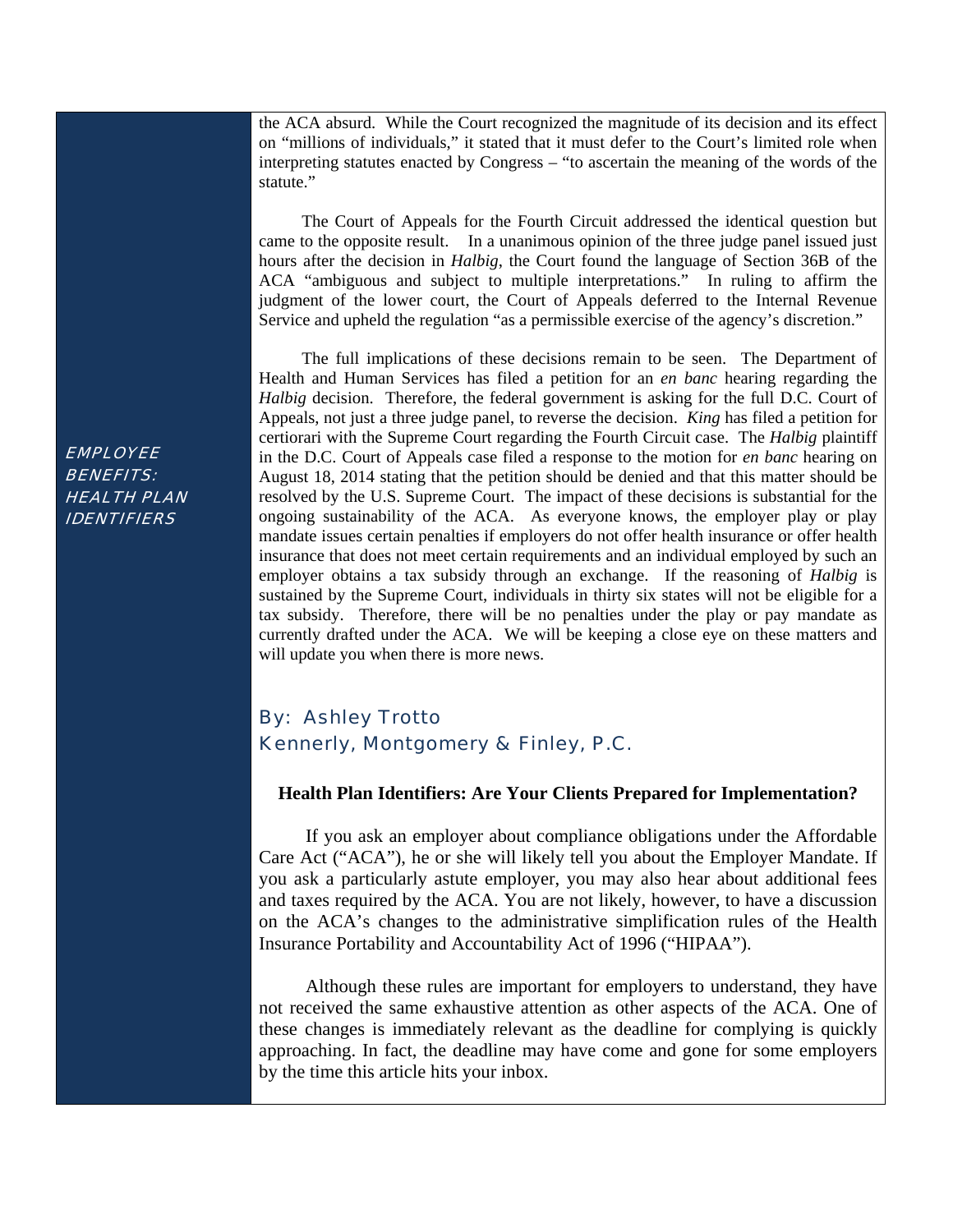The ACA requires certain health plans to have a unique Health Plan Identifier  $(HPID)$ .<sup>1</sup> The final regulations require all Controlling Health Plans ("CHPs") to obtain HPIDs. A Controlling Health Plan is defined as a health plan that controls its own business activities, actions, or policies or is controlled by an entity that is not a health plan.<sup>2</sup> The regulations also describe Subhealth Plans ("SHPs") which are eligible for, but are not required to obtain an HPID. These entities are health plans whose business activities, actions, or policies are directed by a CHP. $3$ 

 The distinction between these entities can generally be boiled down to whether a health plan is fully insured or self-insured. If the plan is fully insured it is more than likely an SHP and is not required to obtain an HPID. However, the CHP that controls it may separately require that an HPID be in place. In this case, the CHP would either apply for an HPID on the SHP's behalf or direct the SHP to apply for its own. On the other hand, if a plan is self-insured, it is required to obtain its own HPID.

 Health plans that are not subject to HIPAA's administrative simplification rules are exempt from the HPID requirement. Exempted health plans are those under which benefits for medical care are secondary or incidental to other insurance benefits.<sup>4</sup> For example, coverage for accident or disability income insurance, liability insurance, and workers' compensation are excepted benefits. <sup>5</sup> In addition, the HPID requirement does not apply to any self-funded, selfadministered group health plan with fewer than fifty participants.<sup>6</sup>

 Like many other employer-related provisions of the ACA, size matters. Generally, CHPs must obtain an HPID by November 5, 2014.<sup>7</sup> However, "small health plans" do not have to comply with HPID requirements until November 5, 2015. A "small health plan" for this purpose is defined as one that has annual receipts of \$5 million or less.<sup>8</sup> All CHPs, small or otherwise, must use their HPIDs in transactions with other covered entities as of November 7, 2016.

 The regulations do not specify penalties for failing to obtain an HPID. However, it appears that a violation of HPID rules may lead to penalties under HIPAA's administrative simplification rules. Under HIPAA rules, plans that do not obtain an HPID could be subject to penalties ranging from \$100 to \$1.5 million, depending on the assessed degree of culpability, for failing to obtain an  $HPID.<sup>9</sup>$ 

 $\overline{a}$ 

 $<sup>5</sup>$  Id.</sup>

 $845$  C.F.R. § 160.103.

<sup>&</sup>lt;sup>1</sup> A "health plan," as defined in 45 C.F.R. § 160.103, includes a group health plan, health insurance issuer, or HMO.<br><sup>2</sup> 45 C.E.B. § 162,102

<sup>&</sup>lt;sup>2</sup> 45 C.F.R. § 162.103.

 $3$  Id.

<sup>4</sup> 42 U.S.C.A. § 300gg-91(c)(1) (West).

 $6$  45 C.F.R. § 162.103.

 $7$  45 C.F.R § 162.504.

 $9^9$  42 U.S.C.A. § 1320d-5(a) (West).